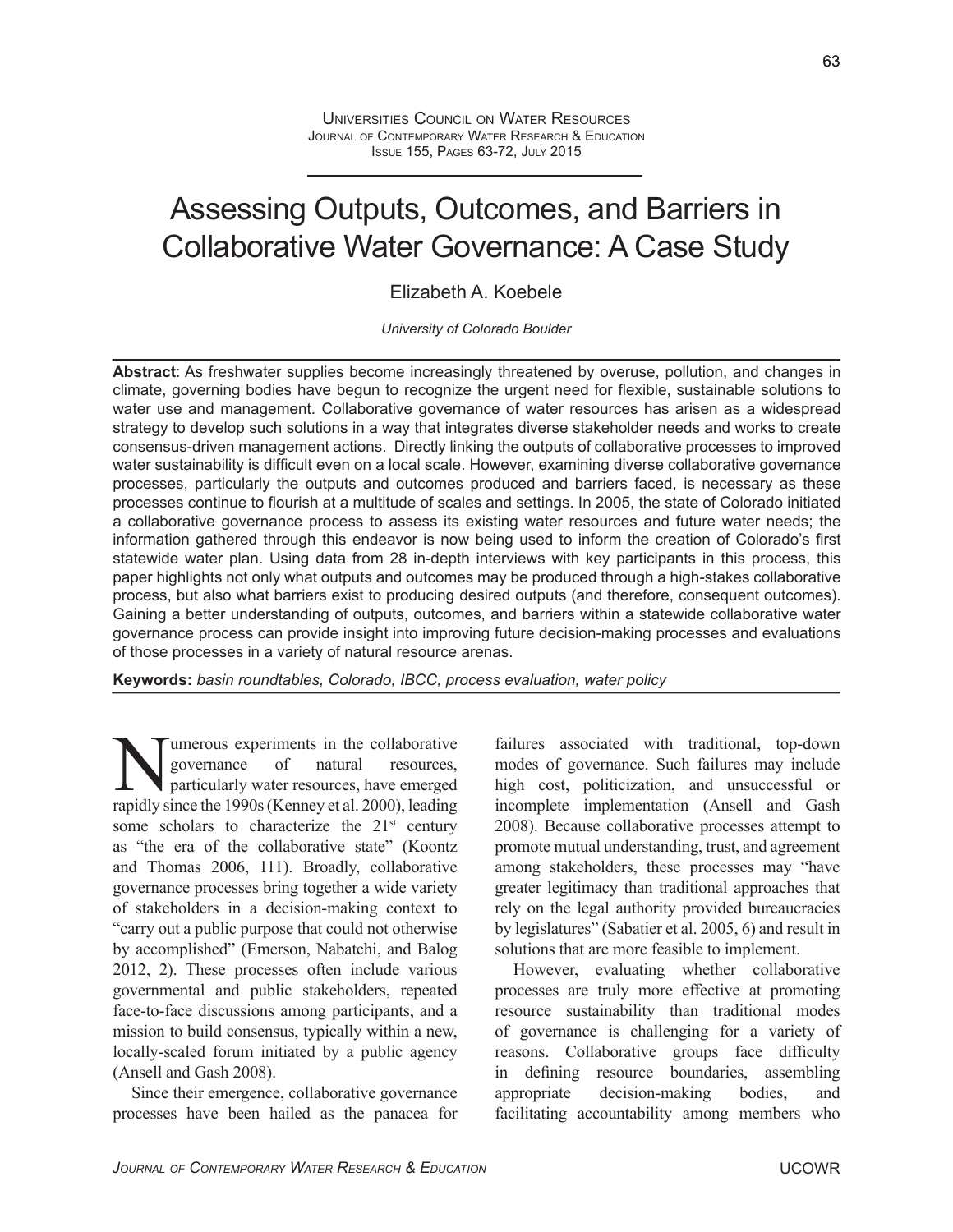share governance responsibilities (Bloomquist and Schlager 2005). Additionally, they often must work within a larger governance regime where the "existing norms of agency authority and administrative inflexibility act as the most critical obstacles to collaboration" (Ananda and Proctor 2013, 105). In other words, the actions of collaborative groups may be constrained by the pre-existing institutional structures in which they function, which may limit their potential for more effective governance. Finally, participants in collaborative processes often face difficulties collecting reliable, longterm environmental data that clearly demonstrate the causal effect of a process upon a resource, especially when management goals are vague or the process is poorly funded (Leach and Sabatier 2005). When a collaborative governance process sets out to deal with non-biophysical components of resource management such as resource allocation and policy change, measuring the process's effect on improved resource sustainability becomes particularly challenging.

In addition to these challenges about what can and should be evaluated, the question of *who* should be tasked with evaluating the effectiveness of collaborative processes is critical. While a third-party evaluator may be able to provide more objective feedback on a process by assessing it based on a priori benchmarks, some scholars argue for the importance of "participatory evaluation" by the process participants themselves or by an evaluator who has been thoroughly integrated into the process (Conley and Moote 2003). As a result, many studies that attempt to evaluate collaborative governance processes rely on "organizational outcomes," such as participants' *perceptions* of environmental change, as measures of success (see Leach and Sabatier 2005, and Koontz and Newig 2014, for examples). This reliance on perceptions, combined with the difficulties associated with collecting objective environmental data described above, can lead to an overemphasis on positive environmental impacts known as the "halo effect" (Leach and Sabatier 2005) and calls into question whether participants should both set and evaluate the benchmarks by which a process's success is determined. Despite these difficulties, relevant evaluations of how these time- and resource-intensive processes function and what outcomes actually arise from them are

extremely important to participants, facilitators, policymakers, funders, advocates, and academics alike (Conley and Moote 2003). Without such evaluations, future collaborative processes cannot be improved, and currently effective processes may not be properly supported.

In their exploration of the difficulties associated with evaluating collaborative governance processes, Koontz and Thomas (2006) emphasize the importance of focusing on the outcomes, in addition to the outputs, of a collaborative process. Unfortunately, the inconsistent use of output and outcome measures, whether done purposefully or mistakenly, "undermines the effectiveness of performance management systems" (Koontz and Thomas 2012, 770), making it difficult to determine whether or not a process is truly effective at achieving its goals. Thus, carefully separating the outputs - the "plans, products, and other tangible items generated by collaborative efforts" - from their resulting outcomes - the "effects of outputs on environmental and social conditions" - can be a crucial first step in measuring the success of a collaborative process (Koontz and Thomas 2006, 113). In addition, closely examining the barriers that collaborative groups face when attempting to produce outputs (which then restrict the range of possible outcomes) can further inform a thorough study of how such processes can be evaluated.

This paper applies the ideas presented above concerning the evaluation of collaborative processes to a statewide collaborative water governance process currently underway in Colorado, USA, in order to investigate *what types of outputs and outcomes can be produced through a collaborative water governance process, and what barriers collaborative water governance processes face in producing desired outputs*. This research does not seek to evaluate whether the process in question is effective, but instead asks what opportunities and constraints exist in relation to this process, a necessary step in determining the benchmarks and methods by which the process can be evaluated. In the absence of valid and holistic environmental data associated with this process, the social and organizational outputs and outcomes of the collaborative process will be the focus of this paper. While these are not of primary concern in and of themselves, carefully identifying and analyzing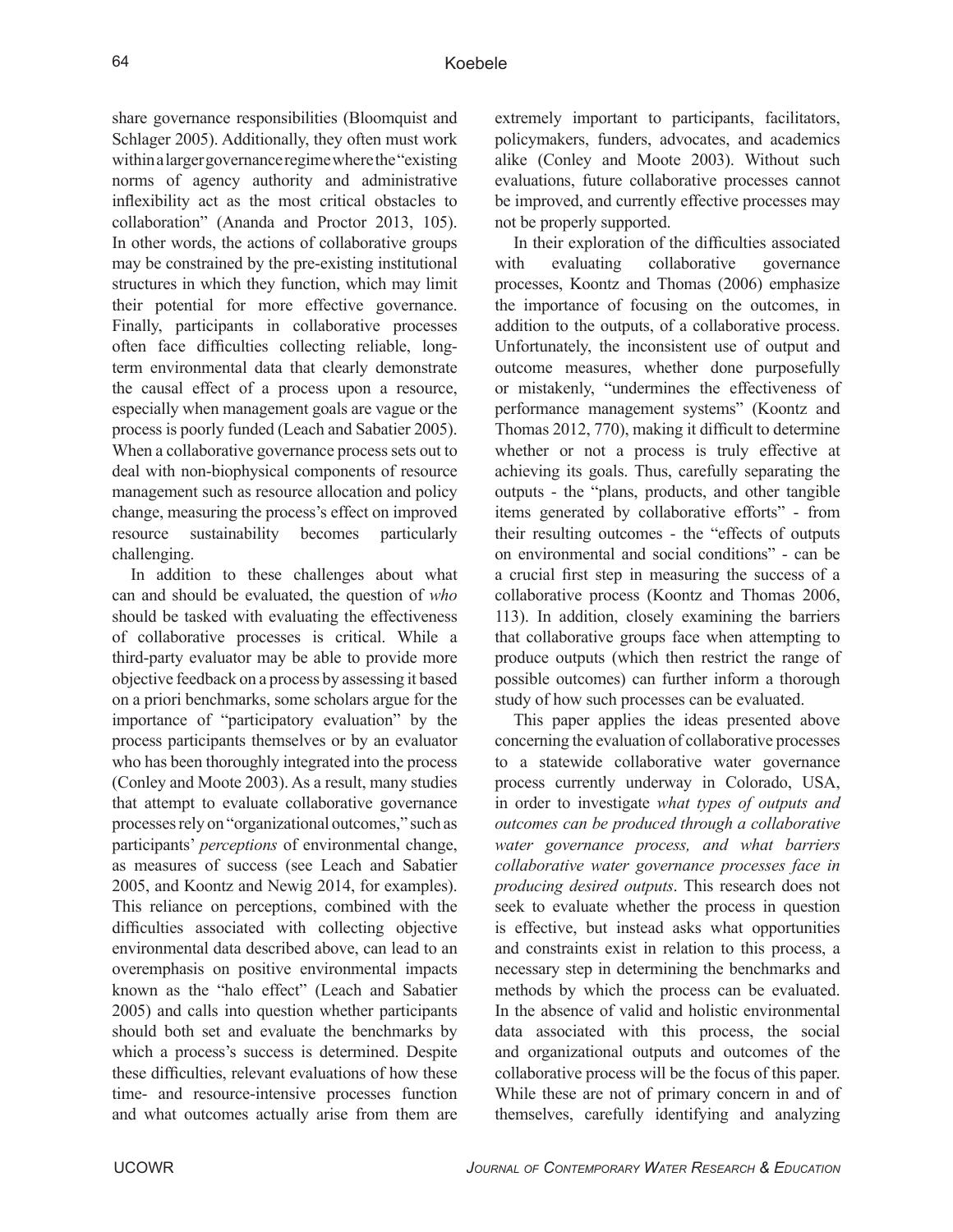them can help to determine if they "create or contribute to on-the-ground problem solving" (Kenney 2000, 10).

While many of the findings are broadly applicable to collaborative processes that govern other natural resources, those who make decisions about water must take into account the unique aspects of collective action problems, resource connectivity, and a complicated history of legal allocations in many places, making it a particularly interesting area in which to examine collaborative governance and its evaluation. Furthermore, while an examination of the outputs, outcomes, and barriers in one collaborative water governance process is certainly not representative of all cases, the highly in-depth, qualitative nature of this case study lays the groundwork for further research by providing insight into important aspects of evaluation that can be examined across a broader range of collaborative governance processes in the future.

# **Case Study: Colorado's Basin Roundtables**

Water in the state of Colorado is managed through a complex legal structure of water rights allocated under the prior appropriation doctrine to users who divert water for beneficial use. Following a severe drought in 2002 in which many water rights holders did not receive their full water allocations, Colorado's primary water management agency, the Colorado Water Conservation Board (CWCB), began a comprehensive analysis of the state's water supplies. As part of this analysis, a collaborative process was initiated in order to better understand water issues from the perspectives of a variety of stakeholders on a local scale. Basin Roundtables, groups of diverse stakeholders from each of the state's eight hydrologic river basins plus the Denver Metro area, were created to collaboratively assess each basin's water needs and devise consensusbased recommendations for water management in the face of uncertain changes in future climate and population growth. In addition to their advisory function, each Roundtable is authorized to grant state-provided money to entities proposing waterrelated projects that meet the Roundtable's goals, a process that occurs regularly at each Roundtable's monthly or bi-monthly, face-to-face meetings.

Simultaneously, a second collaborative group called the Interbasin Compact Committee (IBCC) was established with the goal of facilitating discussion among the Roundtables concerning statewide water issues and future supply gaps (CWCB 2015). The analysis and recommendations derived from this process (referred to as the "Roundtable process" going forward) are currently being used to inform the development of Colorado's first statewide water plan, a large-scale effort to manage an increasingly scarce resource in a state that has an unparalleled impact on the rest of the western United States' water management.

# **Research Design and Methods**

This research uses an exploratory case study approach (Yin 2003) to investigate the types of outputs, outcomes, and barriers that exist in a collaborative water governance process. The Roundtable process serves as the broader case study and each Roundtable serves as an individual unit of analysis in order to capture both the individuality of the Roundtables as well as their common set of rules and procedures. Along with extensive observations of IBCC and Roundtable meetings, 28 in-depth interviews (Rubin and Rubin 2005) were conducted with participants from a variety of stakeholder groups from each Roundtable in order to better understand the mechanisms underlying the Roundtable process as a whole, the innerworkings of each Roundtable individually, and the interactions among the Roundtables, the IBCC, and the CWCB. Interviewees were selected based on the stakeholder group and geographical location they represent (in order to ensure variety), as well as their roles as key participants in the process as observed by the researcher or mentioned specifically by other interviewees. Importantly, while the interviewees represent a wide variety of perspectives on the process, they do not definitively represent the views of other members on their Roundtables or in their stakeholder groups. However, selecting a diverse sample of interviewees and ensuring anonymity helped to reduce interviewee response bias associated with discussing the successes and challenges of the process. Information gathered from interviews was also supplemented by public process documents, such as financial reports or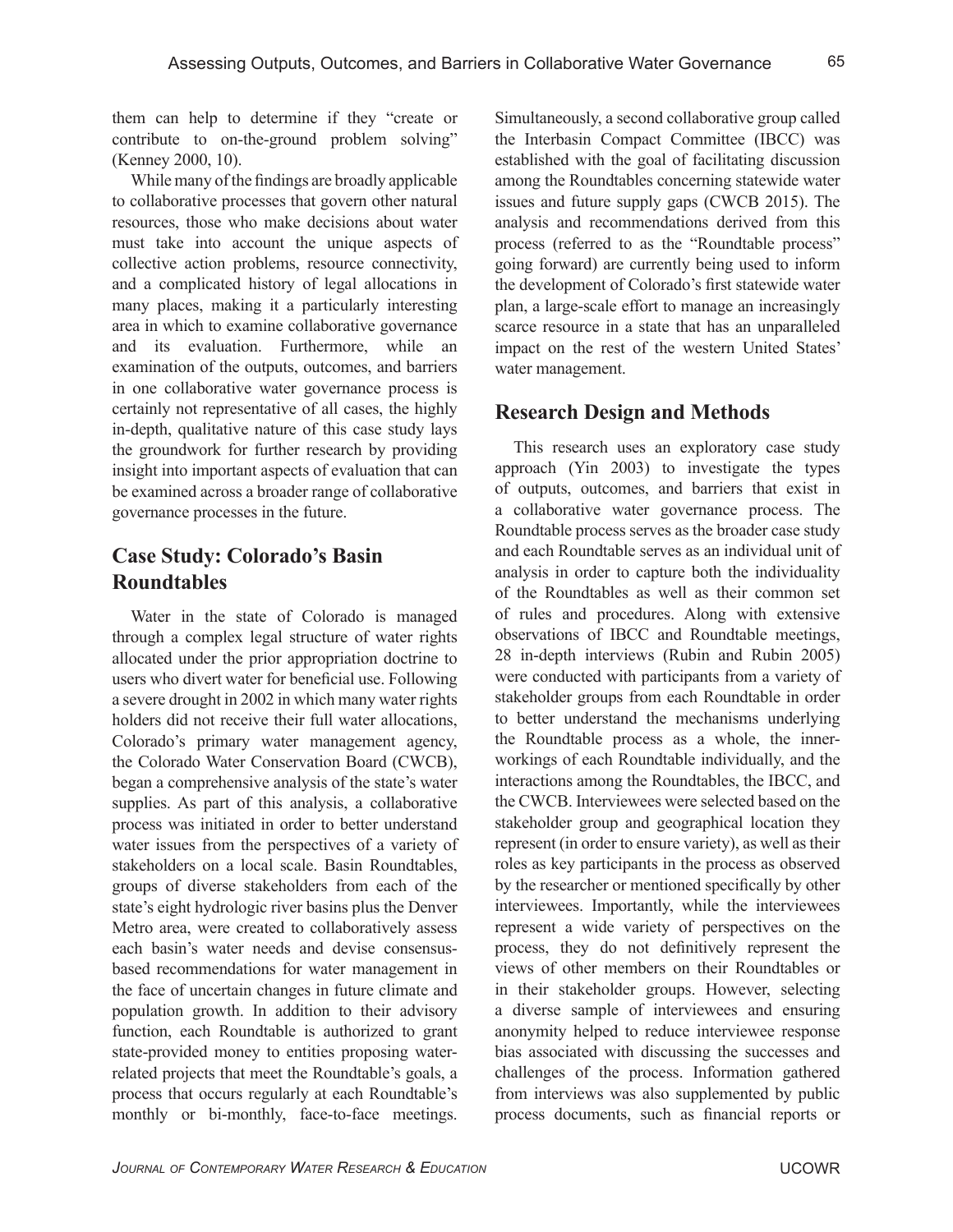notes from events hosted by the Roundtables.

The interviews were digitally recorded, transcribed verbatim, and coded using QSR NVivo 10 qualitative analysis software and an a priori codebook derived from the research question and important themes from the relevant literature on collaborative governance to provide greater focus. However, the researcher also remained open to emergent themes that appeared across interviews and coded for these as well. Detailed summaries of the coded information pertaining to individual Roundtables were then created and used by the researcher to examine patterns and themes across Roundtables. All interview quotes presented below are followed by an alphanumeric code that identifies the Roundtable in which the interviewee primarily participates alongside an arbitrary interview number that does not correlate to the interviewee's stakeholder group. Table 1 lists the Roundtable names and their corresponding codes, as well as the stakeholder groups of the interviewees. Importantly, although one interviewee may represent multiple stakeholder groups, that person is counted only once under his or her primary or formal stakeholder group association (e.g., a local government official may also own a farm, but is listed under "local government" rather than "agriculture").

# **Findings and Discussion**

Interviewees were asked a series of questions about Roundtable activities and accomplishments, rapport-building among participants, and proposed policy and management alternatives in order to better understand the outputs and outcomes of the Roundtable process. Interviewees also mentioned outcomes, successes, or results of the process in a number of other areas of the interviews, including those that discussed goals, outreach to the community, and interactions with other stakeholder groups. Although not directly asked about factors that limited their ability to produce desired outputs, the vast majority of interviewees identified at least one barrier related to some aspect of the process. Importantly, interviewees were not asked to objectively assess the successes and challenges of the Roundtable process, but instead to narrate their experiences as participants.

| <b>Basin Name</b>         | <b>Basin</b><br>Code |              | <b>Agriculture Environment/</b><br>Recreation | Industrial/<br>Water<br>Provider | Local<br>Government | Other        | <b>Basin</b><br><b>Totals</b> |
|---------------------------|----------------------|--------------|-----------------------------------------------|----------------------------------|---------------------|--------------|-------------------------------|
| Arkansas                  | AR                   |              | $\mathbf{1}$                                  |                                  | 1                   | $\mathbf{1}$ | $\mathfrak{Z}$                |
| Colorado                  | $\rm CO$             |              | $\mathbf{1}$                                  | 1                                | $\overline{2}$      |              | $\overline{4}$                |
| Gunnison                  | <b>GN</b>            | $\mathbf{1}$ | $\mathbf{1}$                                  |                                  | 1                   |              | $\overline{3}$                |
| Metro                     | МT                   |              | $\mathbf{1}$                                  | $\overline{2}$                   |                     | $\mathbf{1}$ | $\overline{4}$                |
| North Platte              | NP                   | $\,1$        | $\mathbf{1}$                                  |                                  | $\mathbf{1}$        |              | $\mathfrak{Z}$                |
| Rio Grande                | RG                   | $\mathbf{1}$ | $\mathbf{1}$                                  | $\mathbf{1}$                     |                     |              | 3                             |
| South Platte              | SP                   | $\mathbf{1}$ | $\mathbf{1}$                                  |                                  | $\mathbf{1}$        |              | $\overline{3}$                |
| Southwest                 | <b>SW</b>            |              | $\mathbf{1}$                                  | 1                                | $\mathbf{1}$        |              | 3                             |
| Yampa/White/Green         | <b>YWG</b>           | $\mathbf{1}$ | $\mathbf{1}$                                  |                                  |                     | $\mathbf{1}$ | $\overline{3}$                |
| <b>Stakeholder Totals</b> |                      | 5            | 9                                             | 5                                | 7                   | $\mathbf{3}$ | $29*$                         |

**Table 1.** Interview Subjects by Basin and Stakeholder Group.

\*Note: one interviewee refused to be recorded; thus, the interview could not be formally analyzed with the other 28.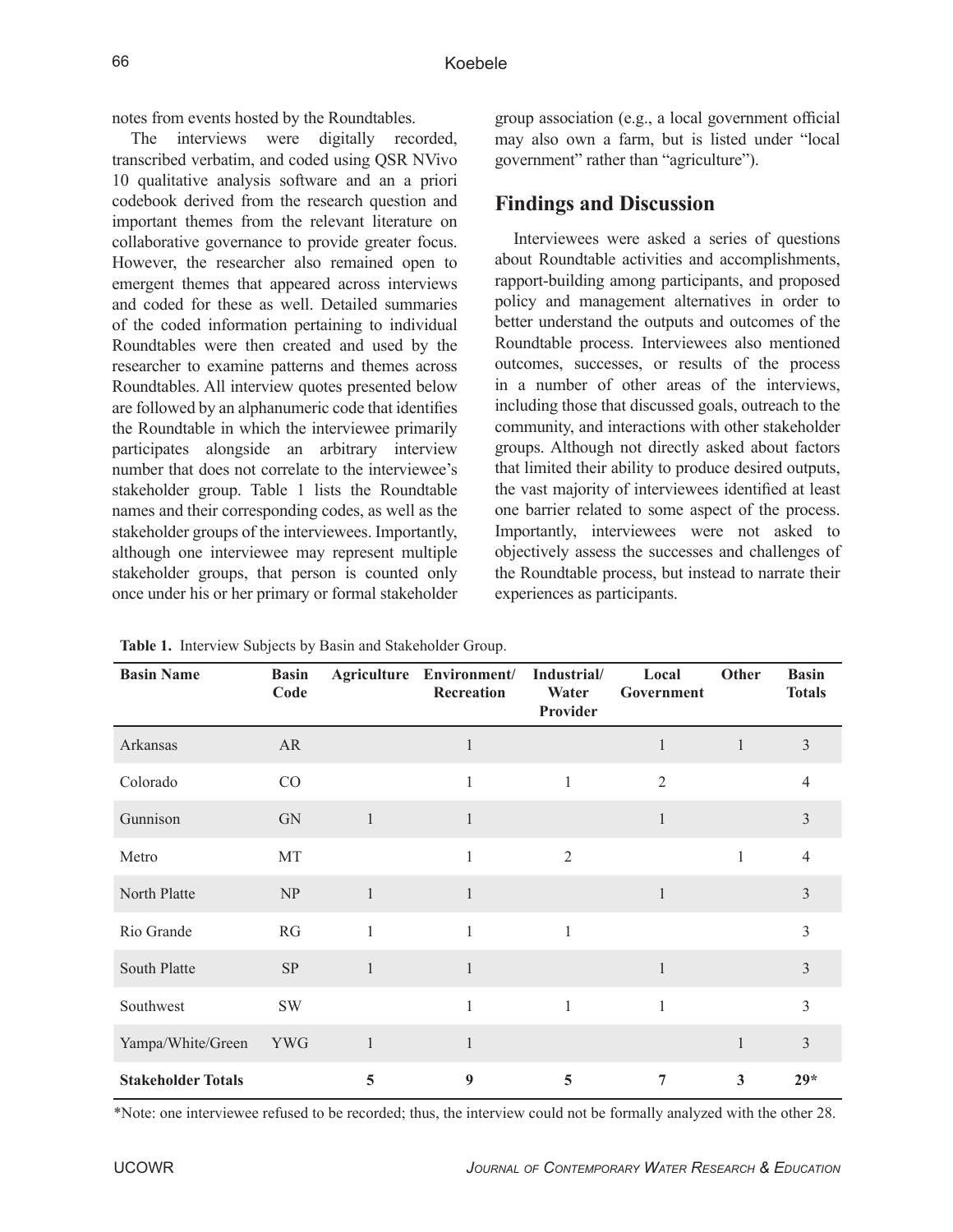#### **Outputs**

Table 2 lists the most common types of outputs of the Roundtable process, as identified by interviewees: funded projects, increased contact with the public (through forums such as town hall style meetings or the production of short "guidebooks" aimed at public education, for instance), and policy documents or tools (such as white papers). Outputs were distinguished from outcomes using Thomas and Koontz's (2006) definition of outputs as "plans, products, and other tangible items generated by collaborative efforts" (113).

While these outputs may seem fairly typical for many collaborative processes, two important nuances are worth exploring here. First, when interviewees discussed policy tools or documents as an output, they typically described not only the tool or document itself, but the impact that it has had or is expected to have on policy or society. In other words, Roundtable participants are consciously and strategically looking ahead to the outcomes that will ideally result from the outputs they produce. Second, while funded projects such as renovating a reservoir or installing a new diversion structure on a stream are clearly tangible outputs, the *process* of funding projects also served a secondary function within the collaborative process. The Roundtables are allotted funds by CWCB, which they then distribute

to selected entities proposing projects or studies relevant to the Roundtable's goals. Participants across the Roundtables argue that the process of funding such projects is perhaps the most important incentive to keep participants actively committed to collaboration:

Well, one thing that has kept this process alive not just in the Gunnison basin but throughout the state is this [funding process]. That gives the Roundtables an actual function… I'm sure it saved the [Roundtable] process statewide because it at least gave the Roundtables a specific purpose where they could take action and see things happen. (GN-01)

Moreover, the process of deciding which entities will receive funding and what criteria each Roundtable will use to make this decision, has created a forum for focused discussions on topics important to Roundtable members:

Well, I think the grants...tend to drive some of what we do because we have to have discussion about the grants, so it gives us a way to focus on what our priorities and criteria [are]. (CO-03)

While the process of deciding which projects to fund is often lengthy and contentious, it provides participants with a productive forum for breaching

| Output                                                                               | <b>Roundtables that</b><br><b>Identified Output</b> | <b>Relevant Quotation(s)</b>                                                                                                                                                                                         |
|--------------------------------------------------------------------------------------|-----------------------------------------------------|----------------------------------------------------------------------------------------------------------------------------------------------------------------------------------------------------------------------|
| <b>Funded Projects</b>                                                               | All Roundtables                                     | "We're good at spending moneyand having a lot of projects in<br>the pipeline" $(RG-03)$ .                                                                                                                            |
|                                                                                      |                                                     | "So that's an example of where we took the [available] funding,<br>initiated a [project]that lead ultimately to legislation to try to<br>solve a problem. So that goes directly to meeting our need" (AR-<br>$02$ ). |
| Increased Public<br>Contact through<br>New Forums or<br><b>Educational Materials</b> | All Roundtables                                     | "We've had some meetings with the general public just to let them<br>know what the Roundtables are for, what we're doing and why<br>we're doing them" (SP-02).                                                       |
| Policy Documents<br>or Tools                                                         | SP. YWG                                             | AR, CO, GN, MT, "So, the Metro has written white papers on conservation, reuse,<br>and new supply" (MT-01).                                                                                                          |
|                                                                                      |                                                     | "Our nonconsumptive flow evaluation tool I think was really<br>useful and unusual in the way we put it together" (CO-03).                                                                                            |

**Table 2.** Major Outputs Identified by Roundtable Participants.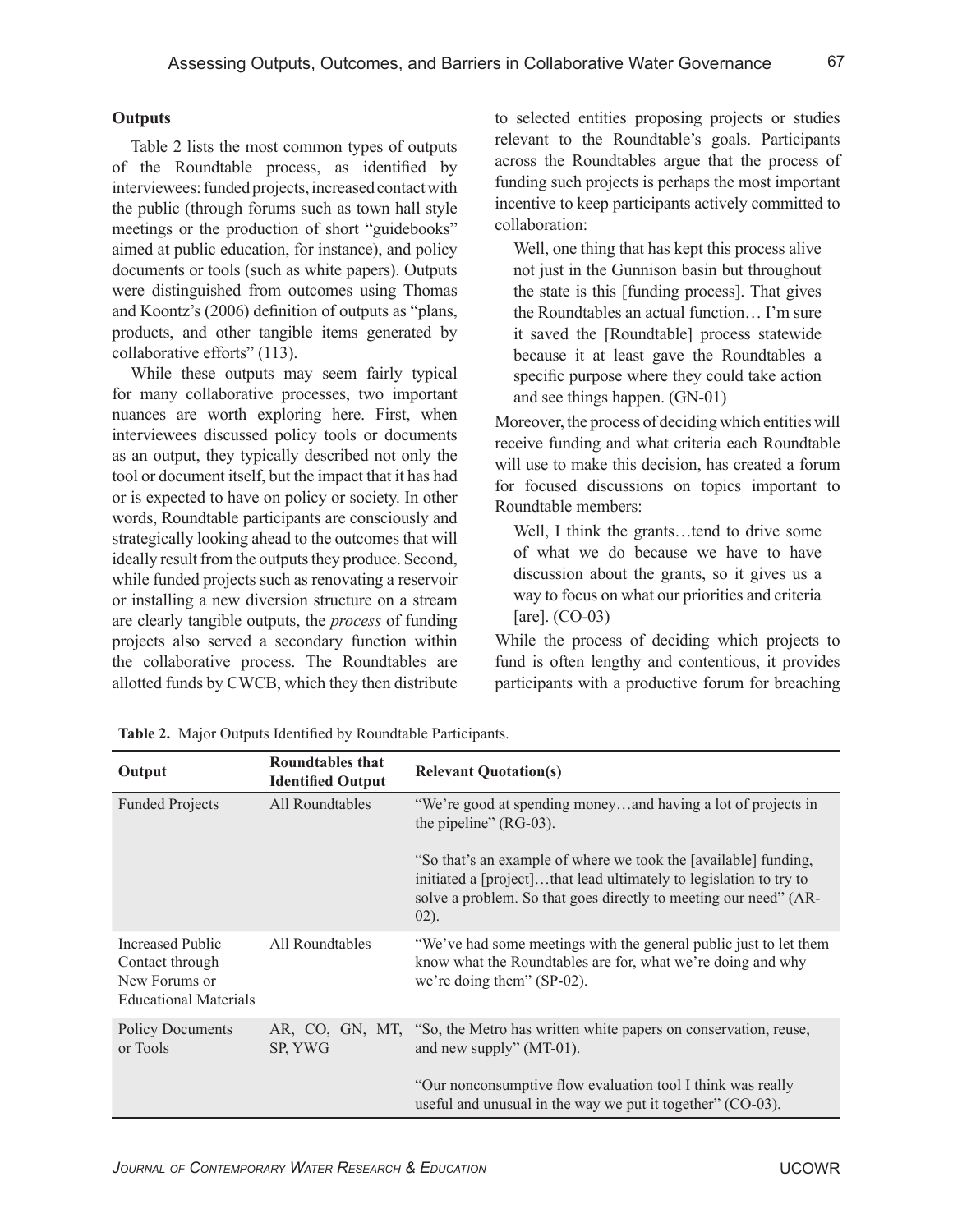difficult issues that otherwise may not have surfaced in a collaborative process driven by consensus rules, a topic that will be discussed further under the Barriers section below.

#### **Outcomes**

The most commonly identified outcomes - defined as the "effects of outputs on environmental and social conditions" (Koontz and Thomas 2006, 113) - are listed in Table 3. Importantly, these outcomes are multi-faceted, affecting both the social dynamics of the participants within the Roundtable process (e.g., community building, increased teamwork) as well as people outside of the Roundtable process (e.g., increased diversity of participants in dialogues about water, increased public knowledge). Some outcomes can be associated with specific outputs. For instance, Roundtables initiate local events such as community meetings (an output), providing new forums for public participation and education. These may directly contribute to the outcome of creating a public that is more knowledgeable about water issues, though it is likely not the only output leading to this outcome. Other outcomes, such as increased rapport and teamwork among Roundtable participants, may not be directly linked to a single output; however, they may be indirectly connected to the process of producing certain outputs such as funded projects in which Roundtable members must work together to arrive at a unified decision, as described above.

Importantly, the outcomes identified here are inherently linked to participant perception and recall. Because the outcomes that participants describe are often not objectively measured (impossible in some cases), it is important to remember that perception is not reality. For instance, a number of participants perceive a more educated public as an outcome of the Roundtable process. To objectively test this perception, pre- and post-surveys of public knowledge about Colorado's water issues that could somehow isolate the Roundtables' influence from other influences would be needed to determine if the Roundtable process was indeed responsible

| <b>Outcome</b>                                                              | <b>Roundtables that</b><br><b>Identified Outcome</b> | <b>Relevant Quotation(s)</b>                                                                                                                                                                                                                                                                                                |
|-----------------------------------------------------------------------------|------------------------------------------------------|-----------------------------------------------------------------------------------------------------------------------------------------------------------------------------------------------------------------------------------------------------------------------------------------------------------------------------|
| <b>Community Building</b><br>and Increased<br>Rapport among<br>Participants | CO, GN, MT, NP                                       | "That was one of the biggest things with the Roundtables, was<br>rather than special interest groups, we became people. Yeah, it<br>literally, very much more, became a community" (CO-02).                                                                                                                                 |
|                                                                             |                                                      | "I think that you spend this much time together, you get to know<br>each other when you develop trust between people even if they<br>have different agendas and different goals, they tend to be able<br>to havea worthwhile civil discussion on how we meet those<br>different agendas and goals" (MT-02).                 |
| Increased Diversity in CO, SW, YWG<br><b>Water Conversations</b>            |                                                      | "I think that one success has been to bring more people into<br>the water conversation, and it has introduced environmental<br>and recreational communities to the conversationand it's put<br>everybody in the same room" (CO-01).                                                                                         |
| <b>Increased Public</b><br>Knowledge                                        | GN, NP, RG, SP                                       | "I think the Basin Roundtable process around the state is<br>invaluable for keeping people informed and educated about<br>waterI think the people of the state of Colorado have become<br>better aware and educated about water because of the Roundtable<br>process" $(NP-01)$ .                                           |
| Learning/Increased<br>Teamwork among<br>Stakeholder Groups                  | All Roundtables                                      | "I think [the Roundtable has] really been successful in<br>understanding the perspectives of other individuals, whether it's<br>[municipal and industrial], or ag[riculture], or nonconsumptive<br>uses and how we have to coexist, and how we have to work<br>together, and how can we best utilize the resource" (AR-03). |

**Table 3.** Major Outcomes Identified by Roundtable Participants.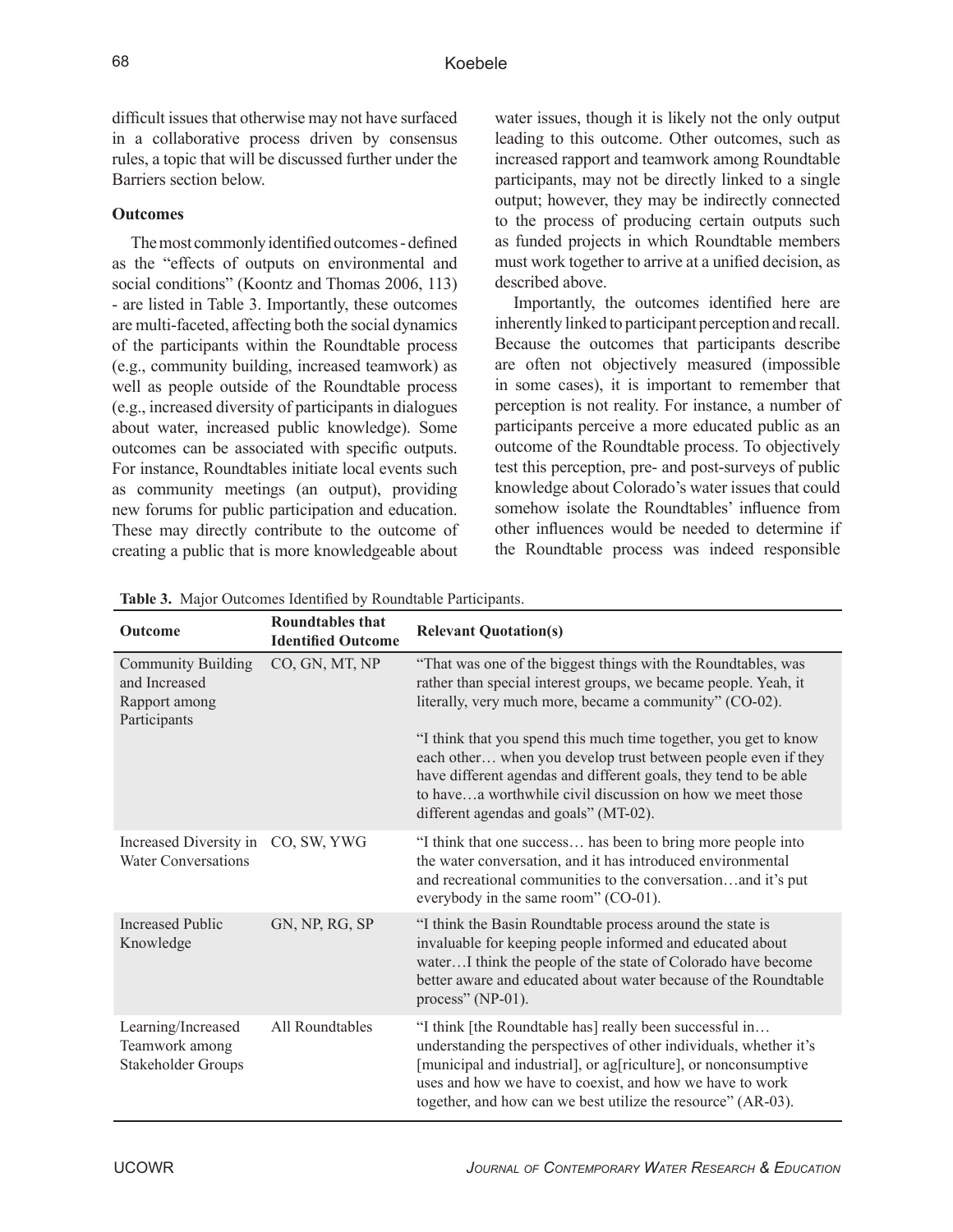for an increase in public knowledge. Outcomes relating to changes in the physical environment as a result of Roundtable actions were not included here because they were not emphasized directly by study participants. Despite these issues, qualitatively investigating outcomes is necessary because it allows the researcher to understand the range of possible outcomes, as well as which ones are seen as most important by participants in the process.

#### **Barriers**

Interviewees stressed a number of barriers to producing desired outputs, which inherently restrict the range of possible outcomes stemming from a collaborative process (see Table 4). Some barriers, such as limited water supplies and compact obligations, pertain directly to the resource in

question and the pre-existing policies governing that resource. For instance, if a basin is obligated by an interstate compact to provide a specific amount of water each year to another state, the basin's Roundtable is inherently limited in what it can do to change the use or management of that water without foregoing compact obligations. Other barriers, such as lack of information or underrepresentation of certain stakeholder groups, are more directly related to process function itself. For example, most Roundtables only have one to three participants who specifically represent nonconsumptive (environmental and recreational) water uses, whereas ten to twenty times that number of participants may advocate on behalf of consumptive interests (agriculture, industry, domestic supply). This underrepresentation of nonconsumptive interests

**Table 4.** Barriers to Outputs Identified by Roundtable Participants.

| <b>Barrier</b>                                                          | <b>Roundtables that</b><br><b>Identified Barrier</b> | <b>Relevant Quotation</b>                                                                                                                                                                                                                                                                                                                                                                            |
|-------------------------------------------------------------------------|------------------------------------------------------|------------------------------------------------------------------------------------------------------------------------------------------------------------------------------------------------------------------------------------------------------------------------------------------------------------------------------------------------------------------------------------------------------|
| Bureaucratic/Political<br><i>Issues</i>                                 | CO, GN, MT, SP,<br>SW, YWG                           | "[Legislation requiring high efficiency water fixtures] seems<br>to us like a no-brainer tiny baby step in a much more difficult<br>progression of things we're going to have to do to meet the gap,<br>and we can't even do that, right? So, why would we want to<br>count on going down this path of huge amounts of progression on<br>conservation without even taking the first steps?" (MT-01). |
| Lack of Information<br>or Data                                          | AR, RG, SP, SW,<br><b>YWG</b>                        | "If you don't know how much water you need, how can you say<br>where you have a gap?" (SW-02).                                                                                                                                                                                                                                                                                                       |
| <b>Limited Water</b><br>Supplies                                        | AR, CO, GN, MT,<br>RG, SP, SW                        | "Well, the whole basin is over-appropriated, so we're water<br>poor basically as a rule you know we're in a dry cycle and the<br>climate so that's it basically" (RG-03).                                                                                                                                                                                                                            |
| Low Participation<br>(by Members<br>or Important<br>Stakeholder Groups) | CO, GN, MT, NP,<br>RG, SP, YWG                       | "I'm a true believer in the transparency but I'm also a true believer<br>that people have to get involved, you know? And they're pretty<br>nonchalant about it  including you know, state senators and you<br>know, elected officials, etc." (SP-03).                                                                                                                                                |
| "Red Tape" or<br>Permitting Issues                                      | AR, SP, SW, YWG                                      | "actually accomplishing [a specific change in water<br>management] will only occur when the parties involved are willing<br>to change NEPA and the permitting process to where it is actually<br>less burdensome" (YWG-02).                                                                                                                                                                          |
| Underrepresentation<br>of Certain<br>Stakeholder Groups                 | AR, CO, GN, MT,<br>NP, SW, SP, YWG                   | "I think the recreation and environmental stuff is an important<br>need, but it's probably underrepresented in other words, you<br>have these two representatives from every jurisdiction and then<br>you have the ten sort of 'at-large' reps, and there's one for the<br>environment and one for recreation" (AR-02).                                                                              |
| Water Law, Water<br>Rights, and Compact<br>Obligations                  | AR, CO, GN, NP,<br>RG, SW, YWG                       | "we don't want to be in a position of causing compact"<br>administration on the [Colorado] river, which would further target<br>the demise of agriculture andcause chaos" (CO-01).                                                                                                                                                                                                                   |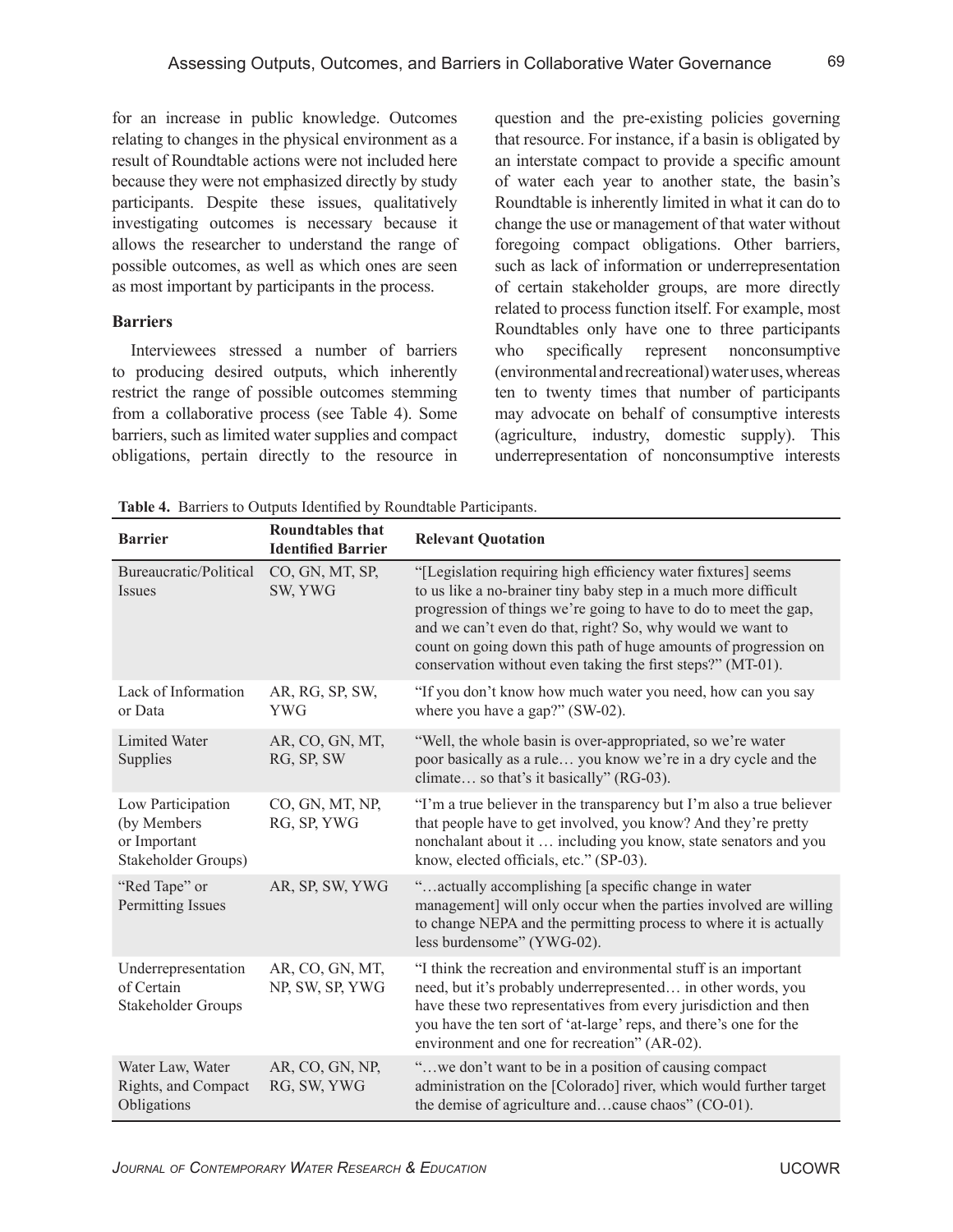may prevent certain outputs - policy statements on environmental flows, for example - and reduce outcomes that may eventually follow from these outputs, such as greater conservation priorities placed on nonconsumptive attributes by state-level policymakers. Similarly, Roundtable members, aware of the contentiousness of certain political issues, may avoid the risk of generating an output addressing said issues. For example, widespread resistance to legislation promoting high efficiency water fixtures may prevent participants from promoting said legislation (an output), undercutting the possibility of large-scale societal change in which this solution to excess water use is seen as socially and politically valuable (an outcome).

Two additional barriers were identified by interviewees specifically concerning the constraints associated with working in a *collaborative* process as opposed to a top-down resource governance process. Due to this distinction, they are not listed in Table 4 but will be discussed separately here. First, because many collaborative groups work within a multi-level governance structure of interconnected groups and agencies, there is often a question about the fundamental power that a collaborative group has to create desired outputs. To illustrate this, some Roundtable participants perceive their collaborative group authority as strong because of their ability to distribute funds that directly contribute to tangible outputs as discussed above. Other participants view the Roundtable groups as limited in their power because they have no legislative authority to actually build projects or pass laws:

[T]he Roundtable has no legal authority to do anything except present nice plans, so that's been the disconnect from the very outset…you know, this is just an exercise in futility because even if you come up with the best plan, you still can't implement it - you have no authority. (GN-01)

This issue is particularly complicated for the Roundtables, who must work together with another collaborative group (the IBCC), as well as with a state agency (the CWCB) that may influence Roundtables' decision-making activities through provisions of certain funding and data.

An additional barrier that the Roundtables face in producing desired outputs through a collaborative process lies in the foundational concept that most collaborative governance processes rely primarily on consensus-based decision-making models (Kenney 2000). Ideally, consensus-based models foster the development of organizational attributes such as improved trust and social capital among stakeholders, which some scholars assume to have a "cause-and-effect relationship" with "on-the-ground success" (Kenney 2000, 39-40). Interestingly, all interviewees in this study described their Roundtable as typically reaching some sort of consensus, despite providing slightly varying definitions of consensus. However, these overarching claims about achieving consensus may be due in part to a belief held by the interviewees that consensus is appropriate and what *should* result from a collaborative process. In other words, "[c]onsensus, we are told, is not merely a logical and inevitable product of the search for truth, but is something with a strong social value" (Kenney 2000, 41). Aside from the fact that many of the most controversial issues are simply not taken up by collaborative groups working under consensus rules, a number of interviewees cited additional reasons for why their Roundtables typically reach consensus, such as the "weeding out" of controversial voices through a lengthy and often taxing process (consensus by attrition) and the lack of knowledge about the needs of different geographical areas represented by some Roundtables (consensus by lack of information). Thus, consensus rules may limit the variety of outputs produced in a process working under collaborative norms by reducing comprehensive, informed participation and hampering discussion of controversial subjects that may not easily lead to unified agreement on a specific management action or plan.

# **Conclusion**

In the field of natural resource management, the implementation of collaborative governance processes has become a popular response to issues associated with traditional modes of governance and increasingly complex socio-environmental conditions. Through an in-depth, qualitative exploration of a collaborative water governance process currently underway in Colorado, a variety of social and political outputs and outcomes were identified. While this analysis did indeed rely on process participants' inherently subjective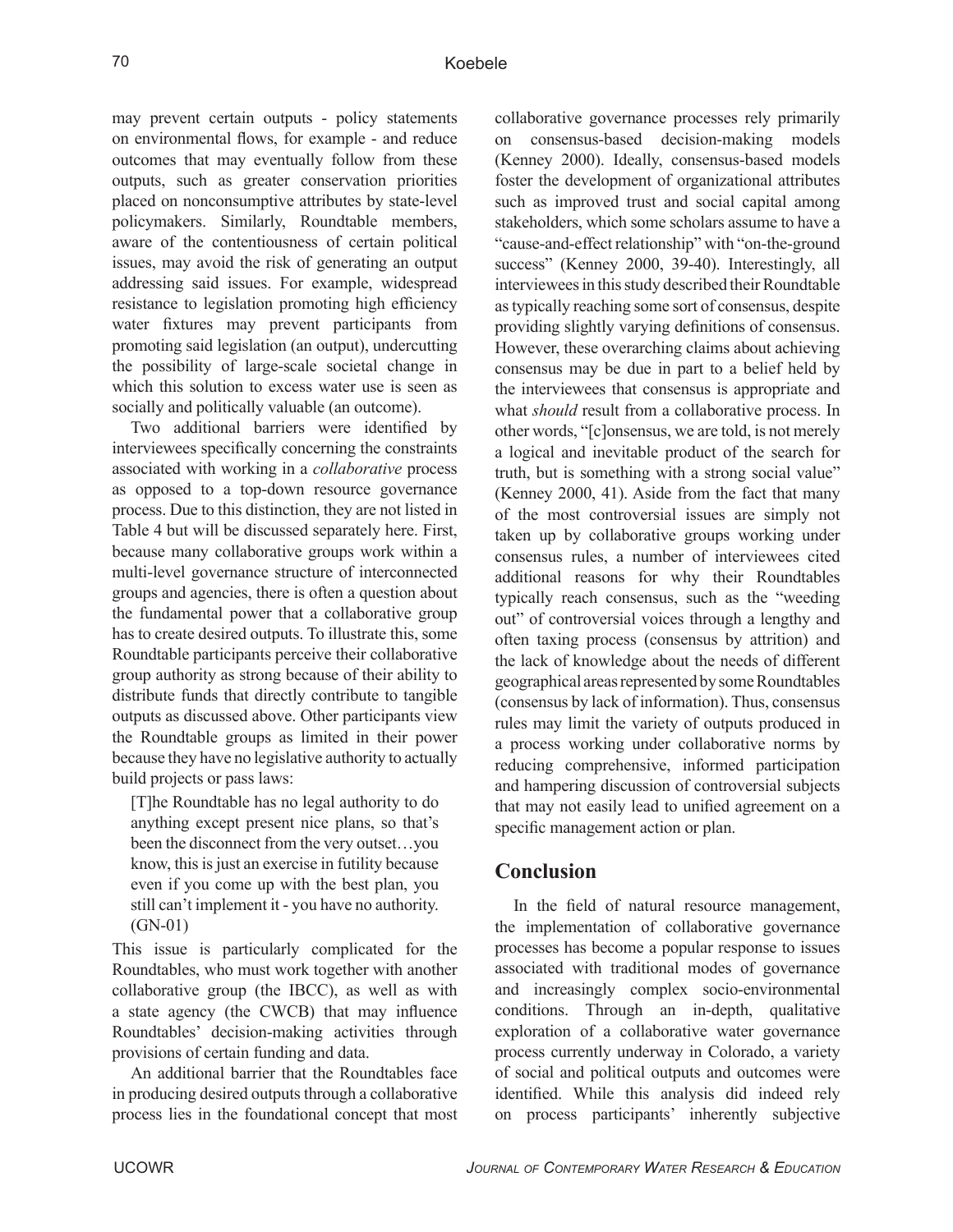perceptions and recall, examining the landscape of possible outputs and outcomes from a collaborative process, and differentiating outputs from outcomes, is a crucial step in creating more sophisticated evaluation tools and relevant benchmarks for process evaluation, whether one is using third-party or participatory evaluation methods.

Importantly, a number of barriers to producing desired outputs related to the resource, the decision-making process, and the norms associated with collaborative governance were identified. Accounting for the spectrum of barriers to desired outputs in a collaborative process, as done in this analysis, pushes evaluations of such processes beyond simple measures of goals achieved, to a recognition of the specific limitations to effectiveness faced in each collaborative process. Understanding such limitations, especially in the context of outputs and outcomes, can help agencies implementing collaborative processes and leaders within the processes devise ways to overcome them, evaluate process effectiveness, and ultimately implement more successful future governance processes that promote increased resource sustainability.

## **Acknowledgements**

The author would like to thank Dr. Deserai Crow, Dr. Douglas Kenney, participants in the 2014 UCOWR/ NIWR/CUAHSI conference, and anonymous reviewers for their thoughtful comments on earlier drafts of this article. This research was funded in part by a Beverly Sears Graduate Student Research Grant from the University of Colorado Boulder.

## **Author Bio and Contact Information**

**Elizabeth Koebele** is a doctoral candidate in the Environmental Studies program, a research affiliate with the Center for Science and Technology Policy, and an instructor for the Program for Writing and Rhetoric at the University of Colorado Boulder. She holds BAs in literature and education from Arizona State University and an MS in Environmental Studies from CU Boulder. Her research focuses generally on water policy in the American West and specifically on the collaborative governance of water resources. She also studies the role of information in wildfire risk mitigation, environmental regulatory processes, and college-level science education. Contact her at Elizabeth.koebele@colorado.edu or 397 UCB University of Colorado, Boulder, CO 80309-0397.

### **References**

- Ananda, J. and W. Proctor. 2013. Collaborative approaches to water management and planning: An institutional perspective. *Ecological Economics* 86: 97-106. DOI: 10.1016/j.ecolecon.2012.10.018.
- Ansell, C. and A. Gash. 2008. Collaborative governance in theory and practice. *Journal of Public Administration Research and Theory* 18(4): 543-571. DOI: 10.1093/ jopart/mum032.
- Blomquist, W. and E. Schlager. 2005. Political pitfalls of integrated watershed management. *Society and Natural Resources* 18(2): 101-117. DOI: 10.1080/08941920590894435.
- Conley, A. and M.A. Moote. 2003. Evaluating collaborative natural resource management. *Society and Natural Resources* 16(5): 371-386. DOI: 10.1080/08941920309181.
- Colorado Water Conservation Board (CWCB). 2015. The Interbasin Compact Committee and Basin Roundtables. Available at http://cwcb.state.co.us/ about-us/about-the-ibcc-brts/Pages/main.aspx. Accessed February 28, 2015.
- Emerson, K., T. Nabatchi and S. Balogh. 2012. An integrative framework for collaborative governance. *Journal of Public Administration Research and Theory* 22(1): 1-29. DOI: 10.1093/jopart/mur011.
- Kenney, D.S. 2000. *Arguing about Consensus: Examining the Case against Western Watershed Initiatives and Other Collaborative Groups Active in Natural Resources Management*. Natural Resources Law Center, Boulder, Colorado.
- Kenney, D.S., S.T. McAllister, W.H. Caile, and J.S. Peckham. 2000. *The New Watershed Source Book*. Natural Resources Law Center, Boulder, Colorado.
- Koontz, T.M. and J. Newig. 2014. From planning to implementation: Top-down and bottomup approaches for collaborative watershed management. *Policy Studies Journal* 42(3): 416- 442. DOI: 10.1111/psj.12067.
- Koontz, T.M. and C.W. Thomas. 2012. Measuring the performance of public-private partnerships. *Public Performance and Management Review* 35(4): 769- 786. DOI: 10.2753/PMR1530-9576350410.
- Koontz, T.M. and C.W. Thomas. 2006. What do we know and need to know about the environmental outcomes of collaborative management? *Public Administration Review* 66(Special Issue): 111-121. DOI: 10.1111/j.1540-6210.2006.00671.x.
- Leach, W.D. and P.A. Sabatier. 2005. Are trust and social capital the keys to success?: Watershed partnerships